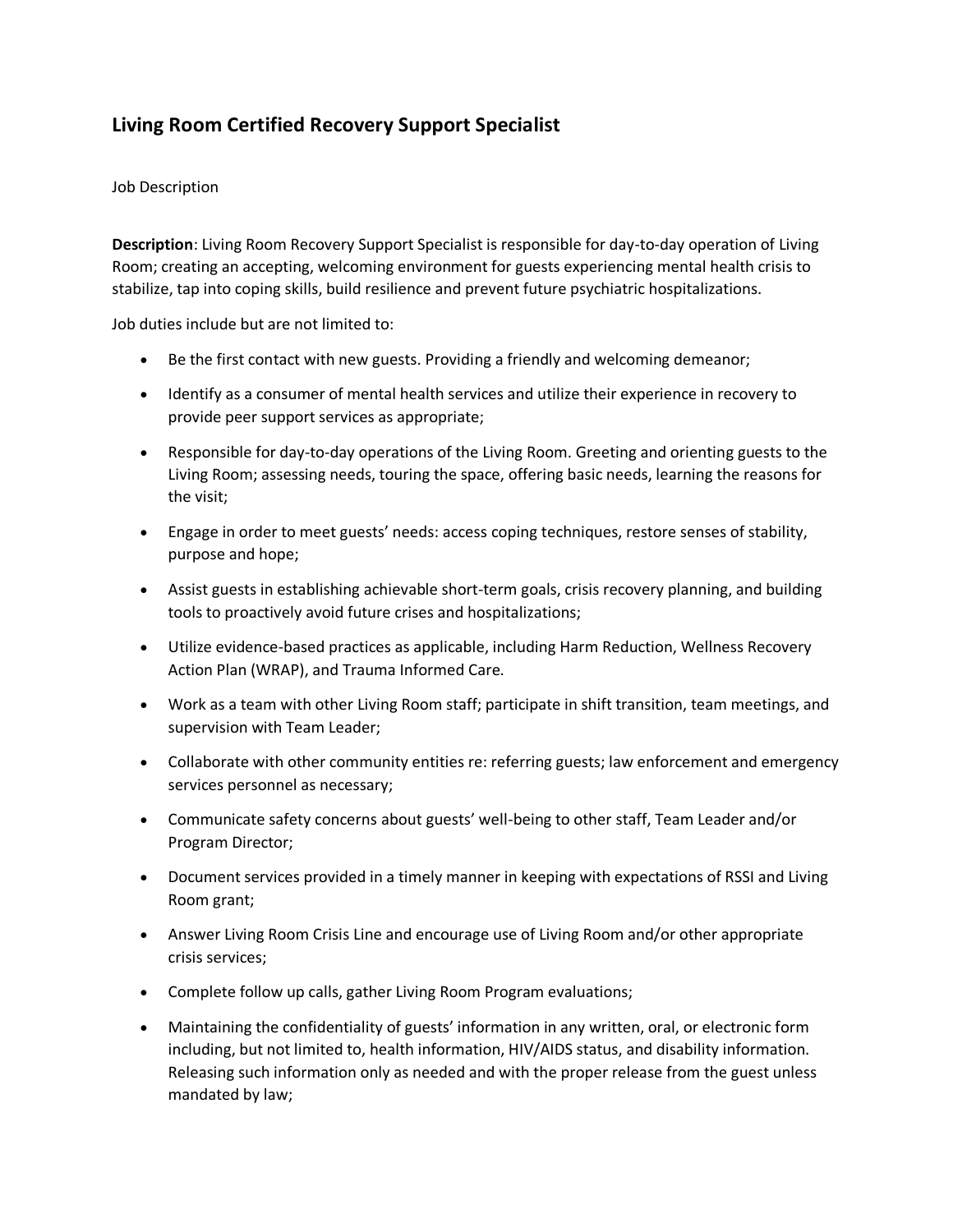Reporting all incidents of abuse, and/or neglect as required by state law;

Additional duties not listed may be required depending upon the need of guests and at the discretion of your supervisor. May be required to work flexible schedule, including evenings and weekends.

**Requirements**: Certified as a Recovery Support Specialist or able to attain CRSS within 1 year of hire.

Job Types: Full-time, Part-time

Pay: \$30,000.00 - \$38,000.00 per year (or hourly equivalent if part-time)

COVID-19 considerations:

Masks and other PPE provided to guests and staff. 6' social distancing highly encouraged. Testing required during paid work hours every 2 weeks.

## **Living Room Crisis Support Staff-QMHP**

## Job Description

**Description**: Living Room staff are responsible for day-to-day operation of Living Room; creating an accepting, welcoming environment for guests experiencing mental health crisis to stabilize, tap into coping skills, build resilience and avoid future hospitalization. Crisis Support Staff work in tandem with the Certified Recovery Support Specialists. QMHP Living Room staff are additionally responsible for completing intake and exit assessment of Living Room guests.

Job duties include but are not limited to:

- Responsible for day-to-day operations of the Living Room: creating an accepting, welcoming, environment for individuals experiencing mental health crisis; greeting and orienting guests to the Living Room—giving a tour, offering food, learning guests' initial needs and what brought them to the Living Room, etc.
- Offer activities to meet guests' needs; help guests access coping techniques, restore sense of stability, purpose and hope;
- Assist guests in establishing achievable short-term goals, crisis recovery planning, and building tools to proactively avoid future crises and hospitalizations;
- Utilize evidence-based practices as applicable, including Harm Reduction, Wellness Recovery Action Plan (WRAP), and Trauma Informed Care;
- Work as a team with other Living Room staff. Participate in shift transition and team meetings. Participate in supervision with Team Leader;